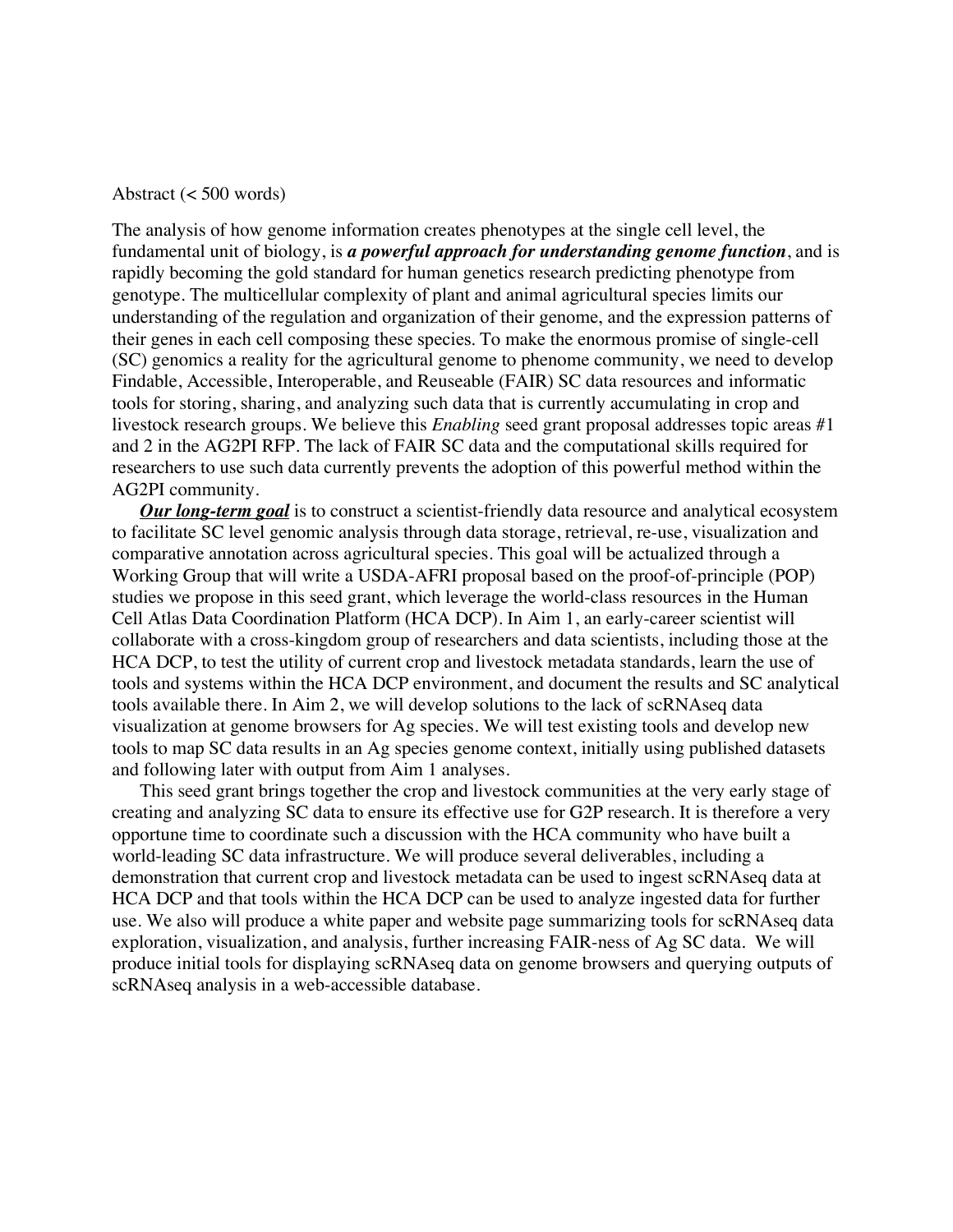Project description (**no more than four pages**)

# **1. Objectives/aims**

**Aim 1**: Using proof-of-principle, demonstrate a method to dramatically improve availability of FAIR crop and livestock single cell (SC) data/metadata and analytical workflows. **Aim 2**: Test and develop prototype tools to make the output of scRNAseq analyses available for visualization on genome browsers and querying in databases for agriculturally important species.

Rationale: Genome annotation in livestock and crop species is currently focused on tissue-based analyses-a transition to SC-based work is needed.

The PI and many global colleagues have organized FAANG, a world-wide initiative to annotate the functional components of domesticated species using epigenetic analysis primarily of tissues and organs (1). Similar efforts are underway in several plant species (2). However, tissue-level annotation is less sensitive, and potentially misleading, than analysis at the singlecell (SC) level, as the "tissue-averaged" signals may not allow detection of expression patterns from rare cell populations, and different regulatory pathways functioning in different cells within a tissue may cancel gene expression signals (3). Plant and animal communities have recognized the value of SC methods (1,4,5), and we have begun publishing scRNAseq analyses on crops and livestock(6–8). However, unlike the population-based sequencing assays listed above, SC data is more complex to analyze and interpret (9), and there are few standards available to make SC data FAIR. A scientist-friendly ecosystem is needed for optimal use and re-use of such important data for the ag community. As single-cell genomics crop and livestock researchers and data scientists within the Human Cell Atlas (HCA) program, we have developed a plan that begins to address these gaps in data infrastructure (Fig. 1).



Approach Fig 1. (A) Current Status and (B) Future Vision for Single Cell Data analysis in Agriculture

*First*, we note there is a hodge-podge of data/metadata submission standards, and we propose to determine whether the world-class infrastructure of the HCA program can be readily leveraged for agricultural genomics. The HCA Data Coordination Platform (HCADCP) data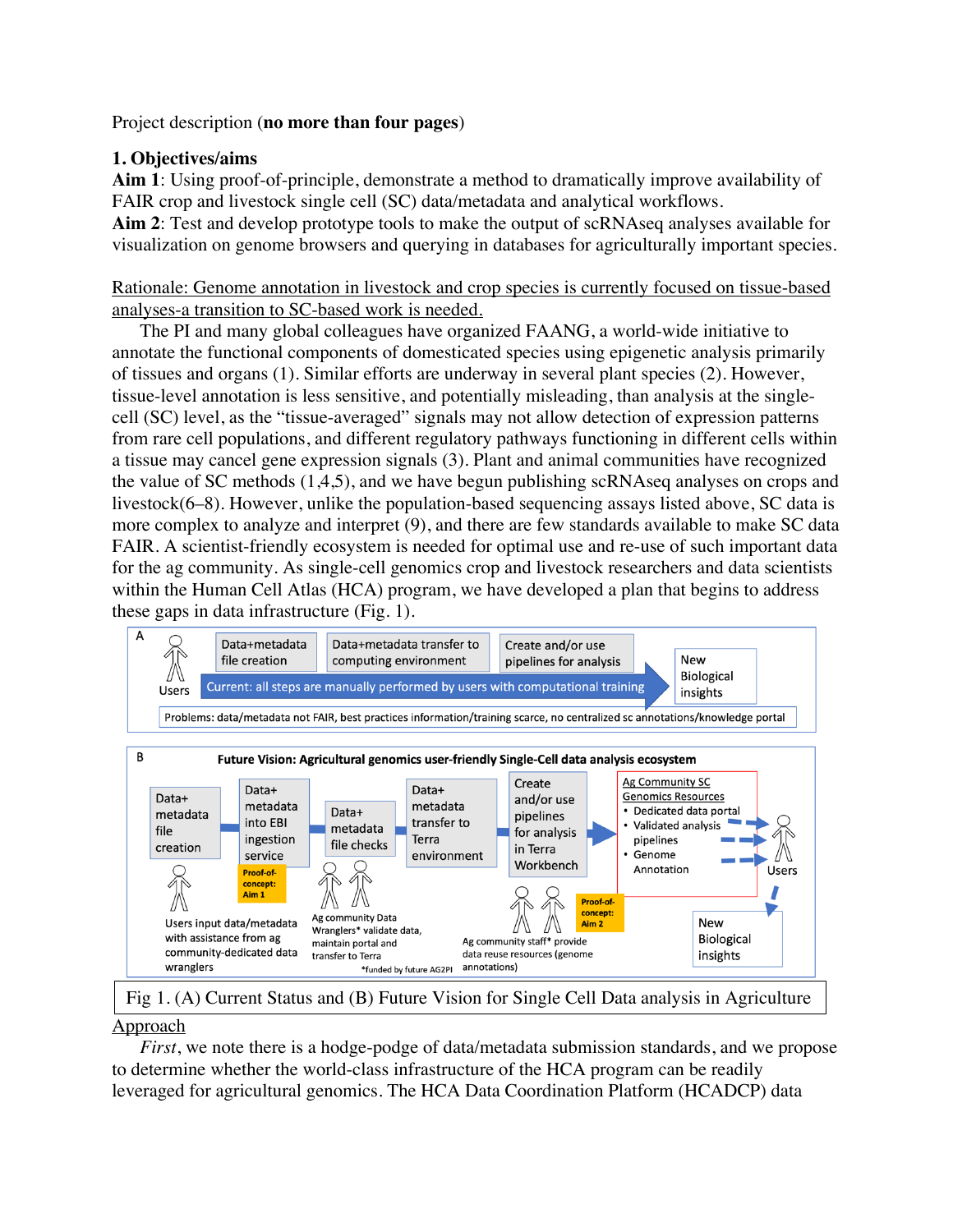browser allows a search of >20 million cells across >10,000 specimens, and displays links to metadata and matrices (https://data.humancellatlas.org/explore/projects). The latter is produced from raw submitted data files using uniform pipelines, including generating QC metrics. Once data is ingested, it is validated, and then ported to Terra, the Broad Institute scalable open access cloud platform for biomedical researchers to access Human Cell Atlas (HCA) data, run analysis and collaborate (https://data.humancellatlas.org/analyze/portals/terra).

The purpose of Aim 1 will be to determine, via a proof of principle (POP) test, if our current metadata standards in crops and livestock can be used to ingest selected 10X scRNAseq datasets (2 each from plant and animal species) into the HCA-DCP for further analysis (Figure 1). Collaborators will assist in dataset selection; Ben Cole and Marc Libault for plants, Wes Warren for animals (see letters). Co-PI Harrison will provide FAANG data standards and support to Muskan Kapoor, the ISU PhD student performing this POP data ingestion. Plant data standards for SC data are evolving; Kapoor will start with MINSEQE (https://zenodo.org/record/5706412), and co-PI Provart will assist and add plant/environmental ontology metadata when possible (see letter). We will initially use our published datasets, to allow comparison of analytical results (see below) to our manually created ones (6,7). We expect to find that modification of these standards is necessary, and EBI collaborator Tony Burdett (see letter) will provide support to Kapoor.

Further, a major bottleneck in researchers re-using SC data is the large and complex collection of tools available for SC data analysis (9), and the lack of any standardization or authentication of pipelines within the Ag community. However, excellent such infrastructure exists within the HCA community at Terra. Our collaborator, Tim Tickle, at the Broad will consult and provide support to Kapoor to test Terra workflows with the POP ingested and processed datasets (see letter). For 10X scRNAseq data, both the Optimus and Cumulus pipelines are available. Kapoor will self-train using both HCA-DCP and Terra online training modules, as well as attend on-line training events (https://support.terra.bio/hc/en-us). In addition to testing these workflows, she will write a summary of Terra usage/capabilities for the seed grant report and at www.ag2pi.org. Provart is compiling a summary of SC analytical workflows for the PCA consortium and will work with Kapoor on this component. Terra provides interactive environments including Jupyter notebooks and RStudio instances supporting Bioconductor, Seurat, Scanpy, Pegasus, and other programming libraries. Kapoor has experience analyzing scRNAseq data with Jupyter notebooks and will evaluate and document the use of these environments to analyze the POP datasets. We also anticipate using our own additional processed data to validate workflows and will summarize for the report and at www.ag2pi.org.

*Second*, we will develop a solution to the lack of scRNAseq data visualization for genome browsers for Ag species. In Aim 2, staff in the Chris Elsik lab (see letter) will test existing tools for visualizing scRNAseq in a genomic context, and will develop tracks to display on JBrowse (10). Read alignment and histogram tracks to show expression levels along the genome for cell types or clusters will be created by developing code to generate read alignment (BAM) files for individual cell clusters by matching BAM file barcodes with the cluster file barcodes from the scRNAseq analysis pipeline. In addition to cluster-specific read alignment tracks, we will use utilities available from the UCSC Genome Browser (11) to generate bigBed files from the original BAM, expression matrix and cluster file to create tissue-based tracks that display a histogram of cluster/cell type expression for each gene, similar to the scRNAseq tracks on the UCSC human genome browser. Cluster information and experiment metadata will be used to create a JBrowse faceted track selector that will allow users to filter tracks for viewing by tissue, unique cluster identifier, cell type (if known), NCBI and/or EMBL experiment and biosample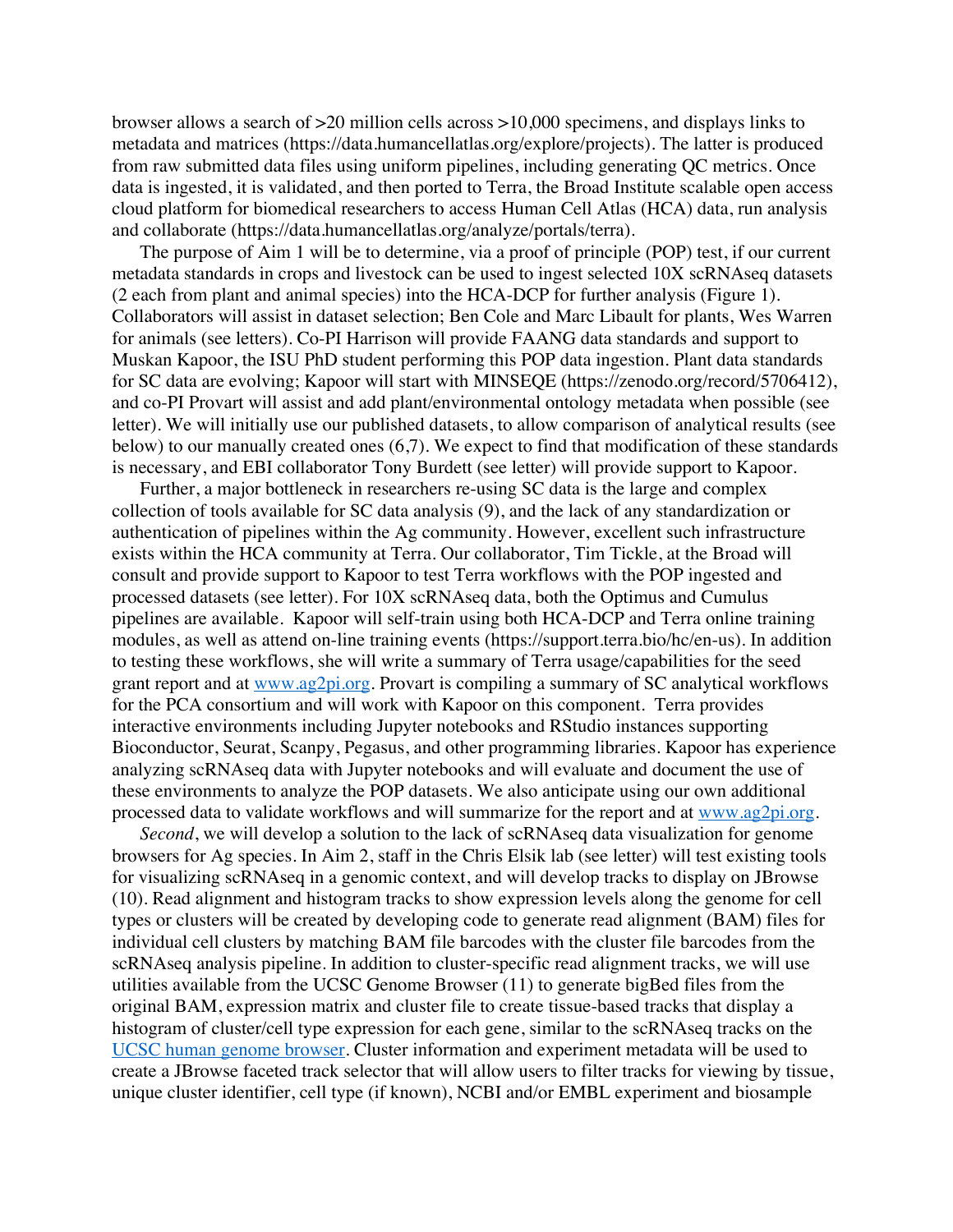accessions, PubMed accession and other types of metadata. In addition to making cluster/cell type tracks available for viewing on JBrowse, we will load metadata and gene expression data into an InterMine (12) database, similar to the FAANGMine, MaizeMine. and ThaleMine databases currently hosted by the Elsik and Provart labs. For loading expression data into an InterMine database, a tab-delimited file of gene expression counts per cluster will be generated using the expression matrix file and cluster file generated in the scRNAseq analysis. Initially tool testing and development will leverage existing data, and then will transition to using output generated by Kapoor on the Terra platform. Working closely with ISU, the Elsik lab will work to streamline the uptake of pipeline outputs. These efforts will provide key information for scaling data visualization tools and platforms for larger-scale agricultural SC atlas resources that will need to be developed to visualize the wealth of data to be generated in the coming years. Pitfalls and Limitations: If data ingestion is problematic, we can either reduce metadata to a minimum description or establish a "stripped down" version of the HCA DCP. One limitation to our plan is that we are focused on scRNAseq, although other SC methods such as snATACseq, scMethylseq, as well as multi-omic methods are available and have been reported by the Ag community (7). If time permits, we will extend our approach to snATACseq data and analyses.

#### **2. Furthering the aims of the AG2PI**

The project brings together the crop and livestock communities at the very early stage of creating/using SC data. Thus now is a very opportune time to coordinate such a discussion with the HCA community who have built a world-leading SC data infrastructure. It is crucial that US and EU SC research and data infrastructure developments are aligned. To this end, the proposal includes key representatives of research and infrastructure from US and EU HCA DCP teams, USDA funded researchers, FAANG/ EuroFAANG members, and, through these persons, connections to key related groups such as AgBioData and Elixir. Collaboration with James Koltes (AgBioData advisory member; NRSP8 livestock bioinformatics co-coordinator, see letter) is providing continued helpful feedback from his AG2PI data reuse project.

We note that many interactions across groups, including with the HCA, occurs through the early-career data scientist, Kapoor. These interactions will benefit both her education and future career prospects. This is an important aspect of the proposal and a long-term aim of AG2PI.

We will test the utility of the current HCA DCP for Ag data storage, sharing and analysis. Using the seed grant outcomes, our Working Group will develop a proposal for a sustainable SC Ag data infrastructure; such preparation for future funding is also an aim of AG2PI.

Success will be measured in several ways. First, if we establish data standards that can leverage the HCA DCP, we should see an increase in using the HCA DCP, and thus in the number of FAIR Ag SC datasets. Second, our white paper and website on available tools of value to the Ag community are specific deliverables. Third, we should see SC data become visible on genome browsers, adding to overall genome annotations for G2P research.

#### **3. Expected outcomes & deliverables**

The primary outcome will be to lower the currently high bar to visualize and further use SC data, catalyzing substantial increases in SC data sharing and storage (RFP Priority area #1), and encouraging development of tools for SC re-use in G2P research in the Ag community (RFP Priority area #2). SC analysis is very powerful for measuring cellular phenotypes, even within novel samples such as organoids in phenotyping approaches to decrease animal use. An example of this is provided by collaborator Elisabetta Giuffra (see letter).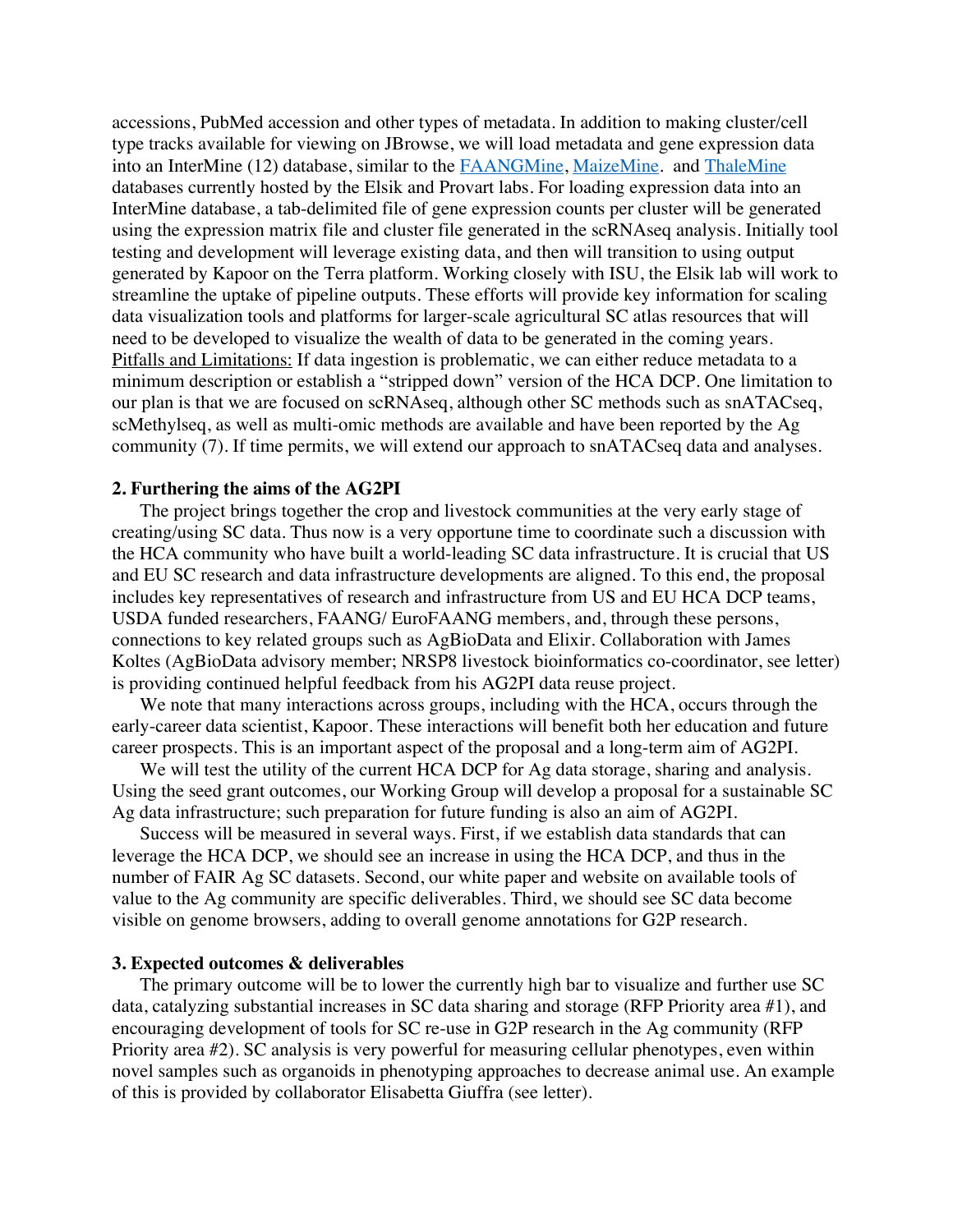The following are anticipated outcomes and deliverables:

Aim 1: Demonstration that current crop and livestock metadata can be used to ingest scRNAseq data at HCA DCP and that tools within Terra (HCA DCP) can be used to analyze ingested data. A white paper and website summarizing tools for scRNAseq data exploration and analysis. Aim 2: Initial tools for displaying scRNAseq data on genome browsers and querying outputs of scRNAseq analysis (e.g. gene counts, clusters/cell types) along with metadata in a webaccessible database.

Across Aims, we will organize a Working Group meeting to create the seed grant report and to develop plans implementing these outcomes through future USDA AFRI AG2PI funding.

**4. Qualifications of the project team** (0.5 pages) (Due to space limitations, only co-PIs are described. Collaborators describe their qualifications in their letters).

*Christopher Tuggle-PI*: Dr. Tuggle provides expertise in functional genomics and bioinformatics. He provides international leadership in genomics, including as founding co-Chair of the Functional Annotation of Animal Genomes (FAANG) consortium. He is also the USDA-National Swine Genome Coordinator, and a co-PI of the USDA-funded AG2P initiative. *Christine Elsik-coPI*: Dr. Elsik provides expertise in genome informatics resources for species on importance to agriculture, leading projects such as the Hymenoptera Genome Database, MaizeMine, and FAANGMine, which use InterMine data mining warehouses and JBrowse genome browsers.

*Peter Harrison-coPI:* Dr. Harrison provides expertise in livestock and plant genomics, metadata standards and validation, data portals and data reuse. Dr. Harrison leads the FAANG Data Coordination Centre, chairs the EuroFAANG steering group and co-chairs the FAANG Metadata and Data Standards committee.

*Nicholas Provart-co-PI:* The Provart Lab's Bio-Analytic Resource (BAR) at bar.utoronto.ca, comprises tools for genome analyses in Arabidopsis and other plants, and receives 4M page views a month. He is a founding member of the International Arabidopsis Informatics Consortium, and is president of the Multinational Arabidopsis Steering Committee.

| Category | <b>Task Description</b>                         | Jun I |           | Jul Aug Sep Oct Nov Dec Jan Feb Mar |    |    |    |    |    |           |    |
|----------|-------------------------------------------------|-------|-----------|-------------------------------------|----|----|----|----|----|-----------|----|
| Overall  | Monthy meetings on project progress             | x     | x         |                                     |    |    |    |    | х  | х         |    |
|          | Hold WG meeting                                 |       |           |                                     |    |    |    |    | XX |           |    |
|          | Write AG2PI report and White paper              |       |           |                                     |    |    |    |    |    | XX        | XX |
| Aim 1    | Select data sets and metadata files             | XX    |           |                                     |    |    |    |    |    |           |    |
|          | Test data ingestion                             | XX    | <b>XX</b> | XX                                  |    |    |    |    |    |           |    |
|          | Tool information gathering                      |       |           | XX                                  | XX |    |    |    |    |           |    |
|          | Testing tools in Terra HCA-DCP                  |       |           |                                     | XX | XX | XX | XX |    |           |    |
|          | Organize tool survey on-line display            |       |           |                                     |    |    |    | XX | XX | <b>XX</b> |    |
| Aim 2    | Complete subcontract paperwork                  | XX    |           |                                     |    |    |    |    |    |           |    |
|          | Tools for display of sc data on genome browsers | XX    | <b>XX</b> | XX                                  | XX | XX | XX | XX |    |           |    |

## **5. Proposal timeline** (0.5 pages)

## **6. Engaging AG2P scientific communities & underrepresented groups**

The collaborative group has gender-, community-, and national diversity, and includes scientists from academia and government working in plant and animal genomics, computational biology, and data science. All results will be reported at public meetings and on-line to engage a wide audience, and comments for improvement will be solicited from all communities.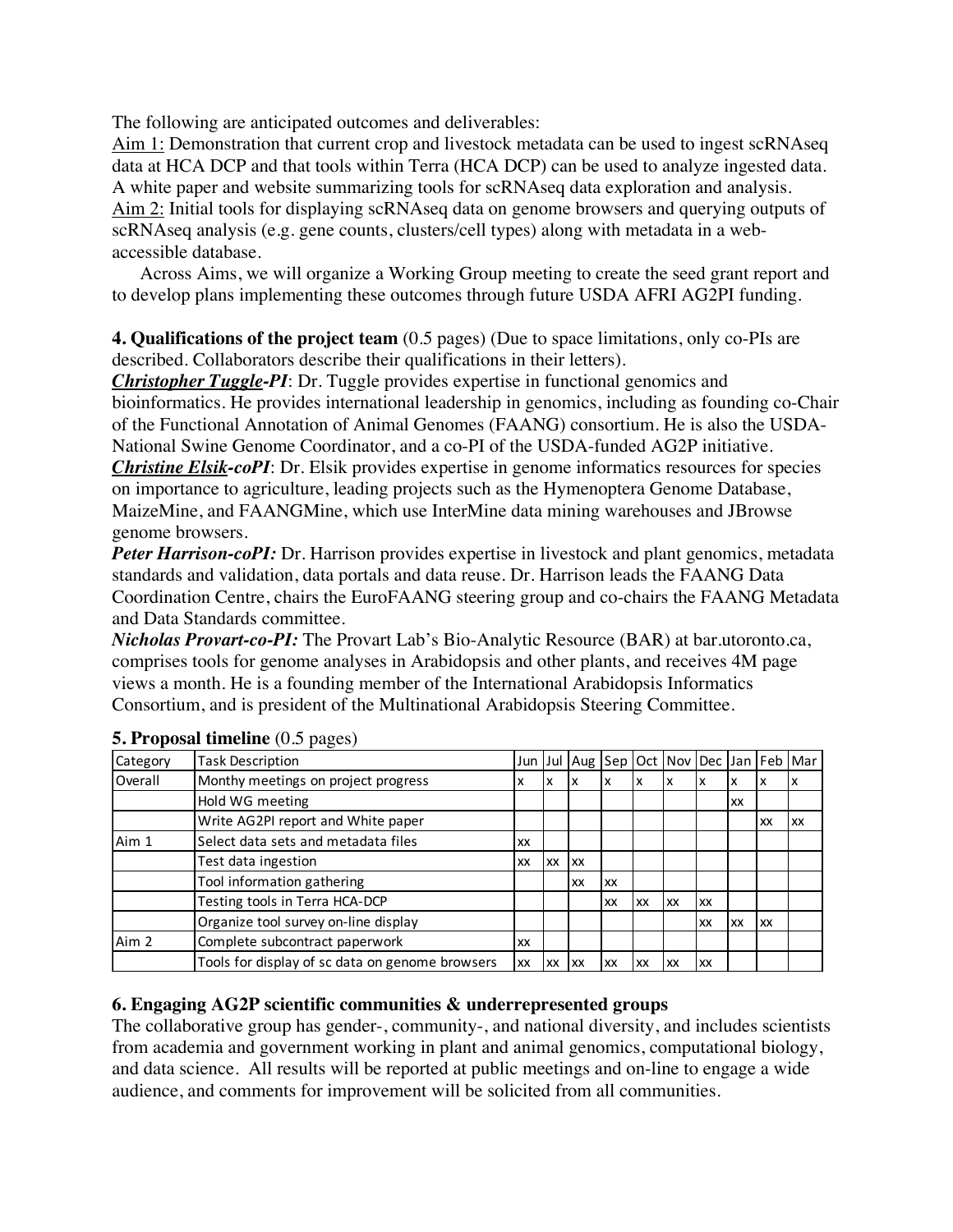### **Bibliography/References cited**

- 1. Clark EL, Archibald AL, Daetwyler HD, Groenen MAM, Harrison PW, Houston RD, Kühn C, Lien S, Macqueen DJ, Reecy JM, et al. From FAANG to fork: application of highly annotated genomes to improve farmed animal production. *Genome Biol* (2020) **21**:285. doi:10.1186/s13059-020-02197-8
- 2. Denyer T, Timmermans MCP. Crafting a blueprint for single-cell RNA sequencing. *Trends Plant Sci* (2022) **27**:92–103. doi:10.1016/j.tplants.2021.08.016
- 3. van der Wijst M, de Vries DH, Groot HE, Trynka G, Hon CC, Bonder MJ, Stegle O, Nawijn MC, Idaghdour Y, van der Harst P, et al. The single-cell eQTLGen consortium. *Elife* (2020) **9**: doi:10.7554/eLife.52155
- 4. Jha SG, Borowsky AT, Cole BJ, Fahlgren N, Farmer A, Huang S-SC, Karia P, Libault M, Provart NJ, Rice SL, et al. Vision, challenges and opportunities for a Plant Cell Atlas. *Elife* (2021) **10**: doi:10.7554/eLife.66877
- 5. Cole B, Bergmann D, Blaby-Haas CE, Blaby IK, Bouchard KE, Brady SM, Ciobanu D, Coleman-Derr D, Leiboff S, Mortimer JC, et al. Plant single-cell solutions for energy and the environment. *Commun Biol* (2021) **4**:962. doi:10.1038/s42003-021-02477-4
- 6. Herrera-Uribe J, Wiarda JE, Sivasankaran SK, Daharsh L, Liu H, Byrne KA, Smith TPL, Lunney JK, Loving CL, Tuggle CK. Reference transcriptomes of porcine peripheral immune cells created through bulk and single-cell RNA sequencing. *bioRxiv* (2021)2021.04.02.438107. doi:10.1101/2021.04.02.438107
- 7. Farmer A, Thibivilliers S, Ryu KH, Schiefelbein J, Libault M. Single-nucleus RNA and ATAC sequencing reveals the impact of chromatin accessibility on gene expression in Arabidopsis roots at the single-cell level. *Mol Plant* (2021) **14**:372–383. doi:10.1016/j.molp.2021.01.001
- 8. Becker D, Weikard R, Hadlich F, Kühn C. Single-cell RNA sequencing of freshly isolated bovine milk cells and cultured primary mammary epithelial cells. *Sci data* (2021) **8**:177. doi:10.1038/s41597-021-00972-1